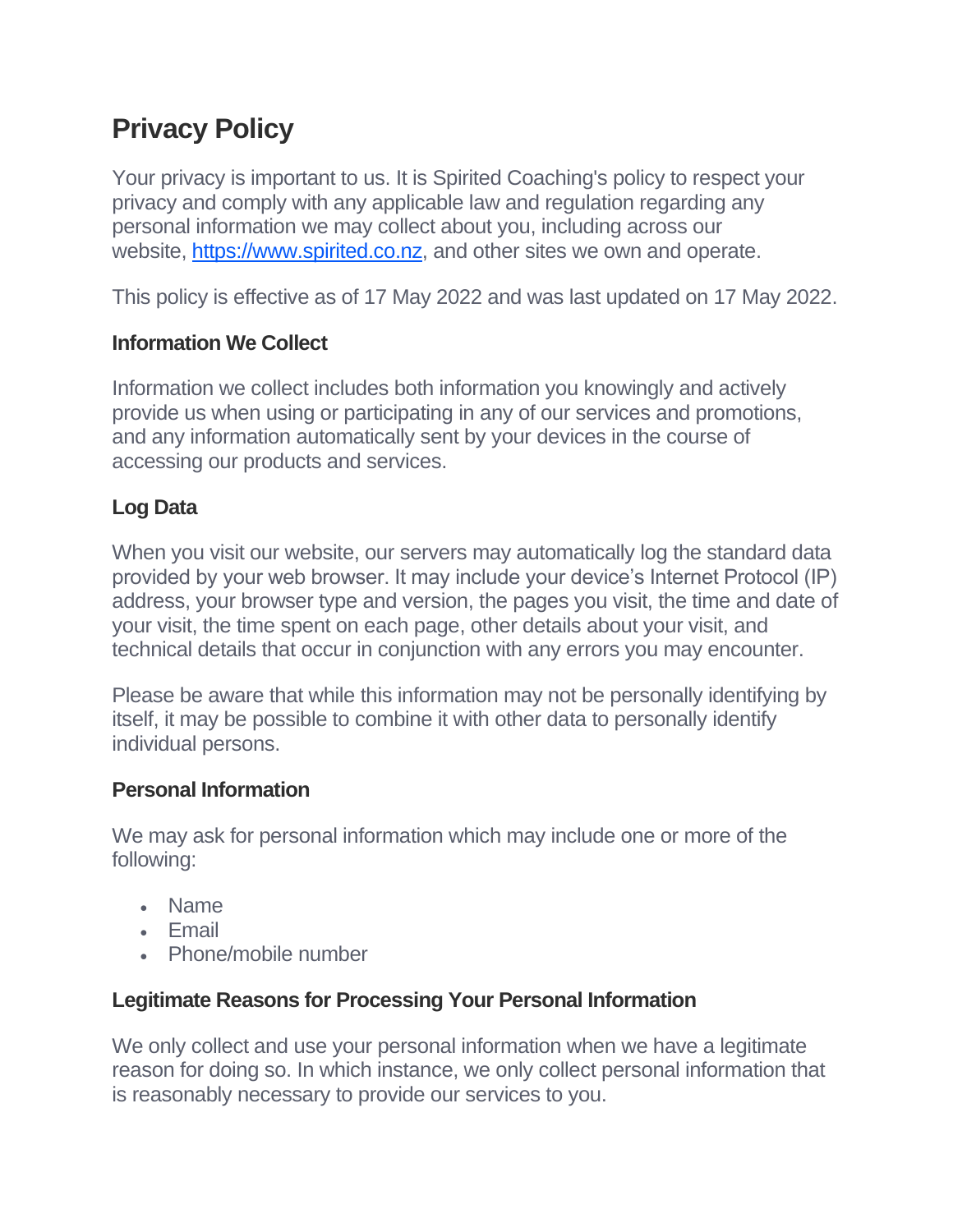## **Collection and Use of Information**

We may collect personal information from you when you do any of the following on our website:

- Sign up to receive updates from us via email or social media channels
- Use a mobile device or web browser to access our content
- Contact us via email, social media, or on any similar technologies
- When you mention us on social media

We may collect, hold, use, and disclose information for the following purposes, and personal information will not be further processed in a manner that is incompatible with these purposes:

We may collect, hold, use, and disclose information for the following purposes, and personal information will not be further processed in a manner that is incompatible with these purposes:

- to enable you to customise or personalise your experience of our website
- to contact and communicate with you
- for analytics, market research, and business development, including to operate and improve our website, associated applications, and associated social media platforms
- for internal record keeping and administrative purposes

Please be aware that we may combine information we collect about you with general information or research data we receive from other trusted sources.

#### **Security of Your Personal Information**

When we collect and process personal information, and while we retain this information, we will protect it within commercially acceptable means to prevent loss and theft, as well as unauthorized access, disclosure, copying, use, or modification.

Although we will do our best to protect the personal information you provide to us, we advise that no method of electronic transmission or storage is 100% secure, and no one can guarantee absolute data security. We will comply with laws applicable to us in respect of any data breach.

You are responsible for selecting any password and its overall security strength, ensuring the security of your own information within the bounds of our services.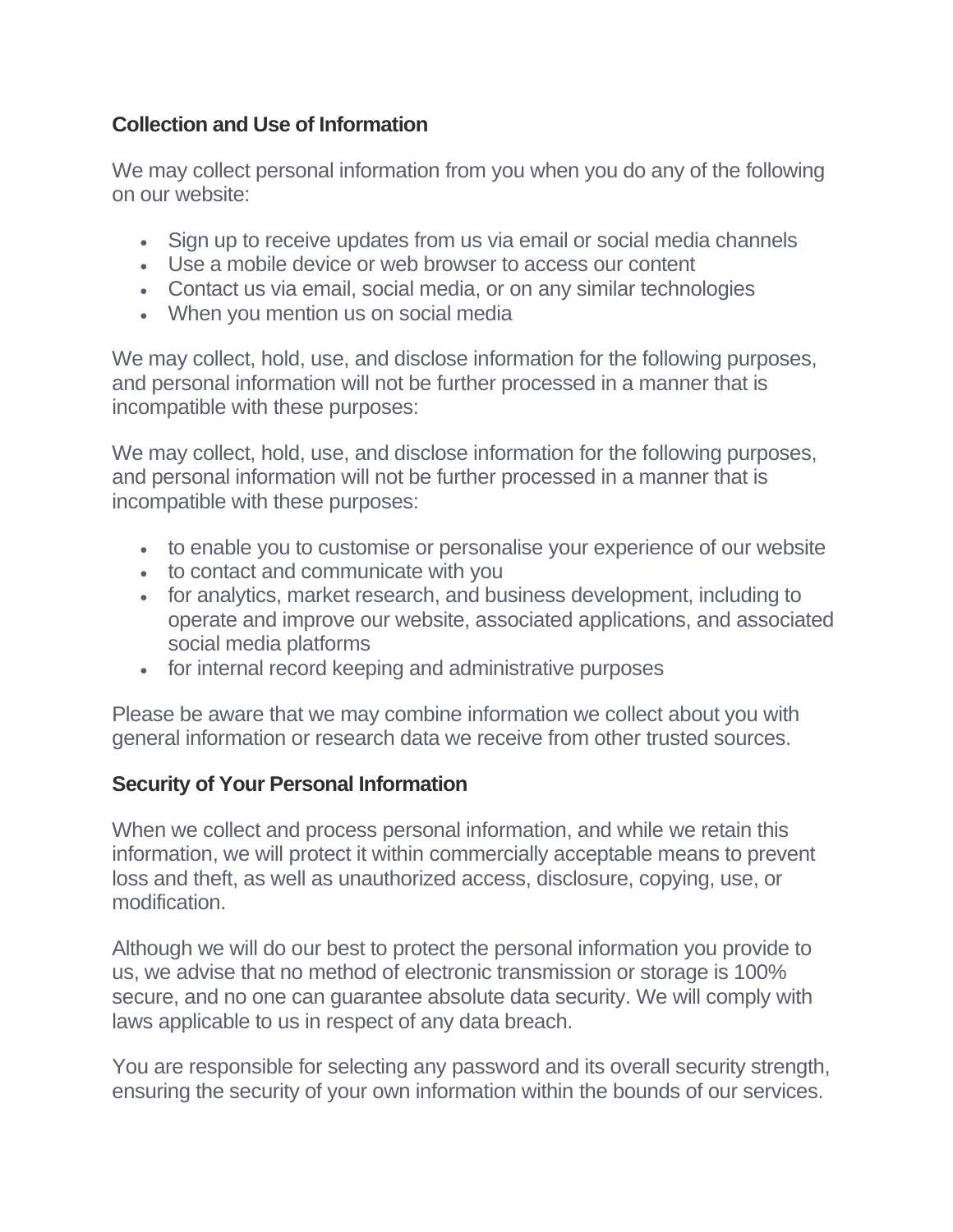#### **How Long We Keep Your Personal Information**

We keep your personal information only for as long as we need to. This time period may depend on what we are using your information for, in accordance with this privacy policy. If your personal information is no longer required, we will delete it or make it anonymous by removing all details that identify you.

However, if necessary, we may retain your personal information for our compliance with a legal, accounting, or reporting obligation or for archiving purposes in the public interest, scientific, or historical research purposes or statistical purposes.

#### **Children's Privacy**

We do not aim any of our products or services directly at children under the age of 13, and we do not knowingly collect personal information about children under 13.

#### **Disclosure of Personal Information to Third Parties**

We may disclose personal information to:

- a parent, subsidiary, or affiliate of our company
- third party service providers for the purpose of enabling them to provide their services, for example, IT service providers, data storage, hosting and server providers, advertisers, or analytics platforms
- our employees, contractors, and/or related entities
- our existing or potential agents or business partners
- sponsors or promoters of any competition, sweepstakes, or promotion we run
- courts, tribunals, regulatory authorities, and law enforcement officers, as required by law, in connection with any actual or prospective legal proceedings, or in order to establish, exercise, or defend our legal rights
- third parties, including agents or sub-contractors, who assist us in providing information, products, services, or direct marketing to you third parties to collect and process data

#### **International Transfers of Personal Information**

The personal information we collect is stored and/or processed where we or our partners, affiliates, and third-party providers maintain facilities. Please be aware that the locations to which we store, process, or transfer your personal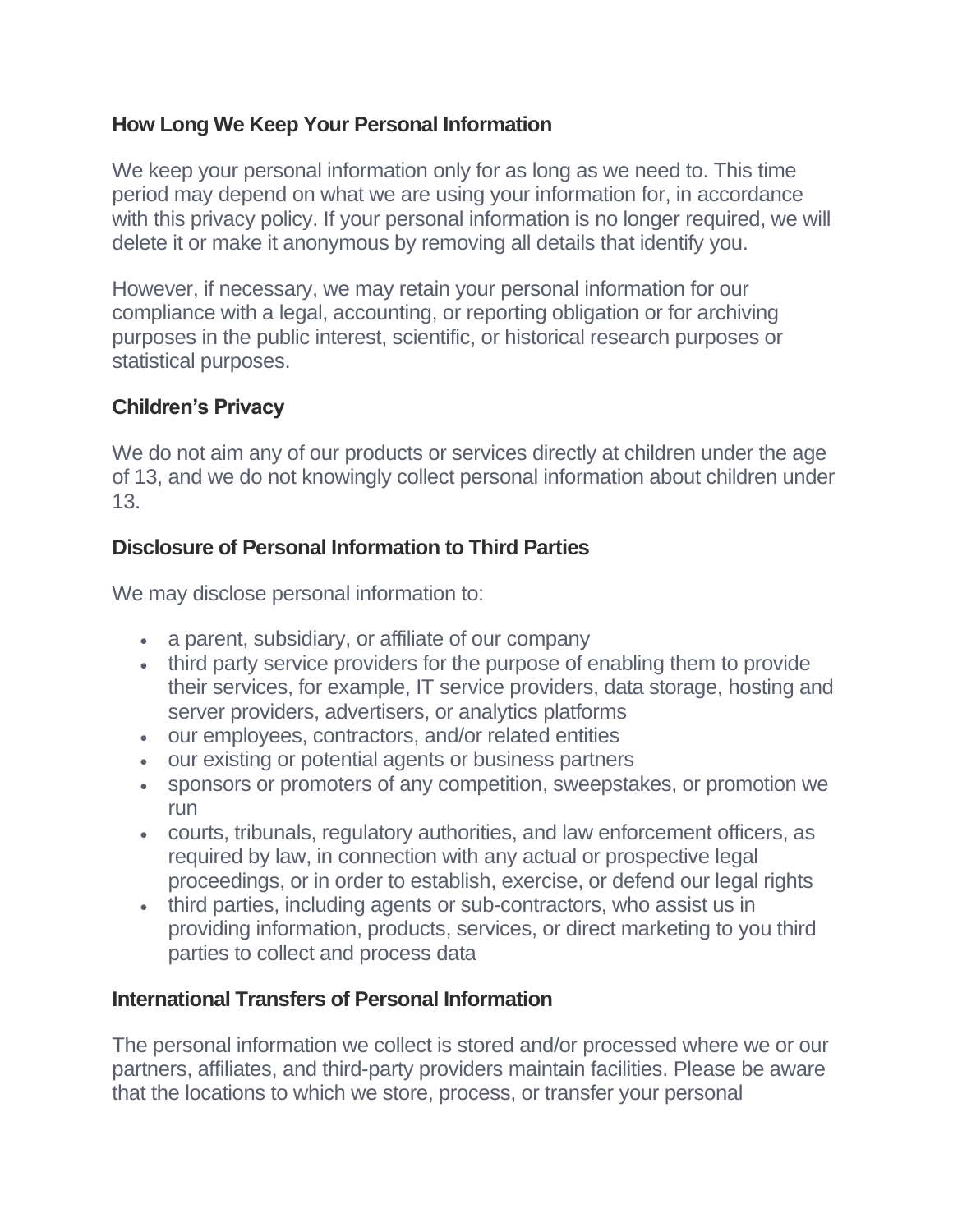information may not have the same data protection laws as the country in which you initially provided the information. If we transfer your personal information to third parties in other countries: (i) we will perform those transfers in accordance with the requirements of applicable law; and (ii) we will protect the transferred personal information in accordance with this privacy policy.

#### **Your Rights and Controlling Your Personal Information**

You always retain the right to withhold personal information from us, with the understanding that your experience of our website may be affected. We will not discriminate against you for exercising any of your rights over your personal information. If you do provide us with personal information you understand that we will collect, hold, use and disclose it in accordance with this privacy policy. You retain the right to request details of any personal information we hold about you.

If we receive personal information about you from a third party, we will protect it as set out in this privacy policy. If you are a third party providing personal information about somebody else, you represent and warrant that you have such person's consent to provide the personal information to us.

If you have previously agreed to us using your personal information for direct marketing purposes, you may change your mind at any time. We will provide you with the ability to unsubscribe from our email-database or opt out of communications. Please be aware we may need to request specific information from you to help us confirm your identity.

If you believe that any information we hold about you is inaccurate, out of date, incomplete, irrelevant, or misleading, please contact us using the details provided in this privacy policy. We will take reasonable steps to correct any information found to be inaccurate, incomplete, misleading, or out of date.

If you believe that we have breached a relevant data protection law and wish to make a complaint, please contact us using the details below and provide us with full details of the alleged breach. We will promptly investigate your complaint and respond to you, in writing, setting out the outcome of our investigation and the steps we will take to deal with your complaint. You also have the right to contact a regulatory body or data protection authority in relation to your complaint.

#### **Limits of Our Policy**